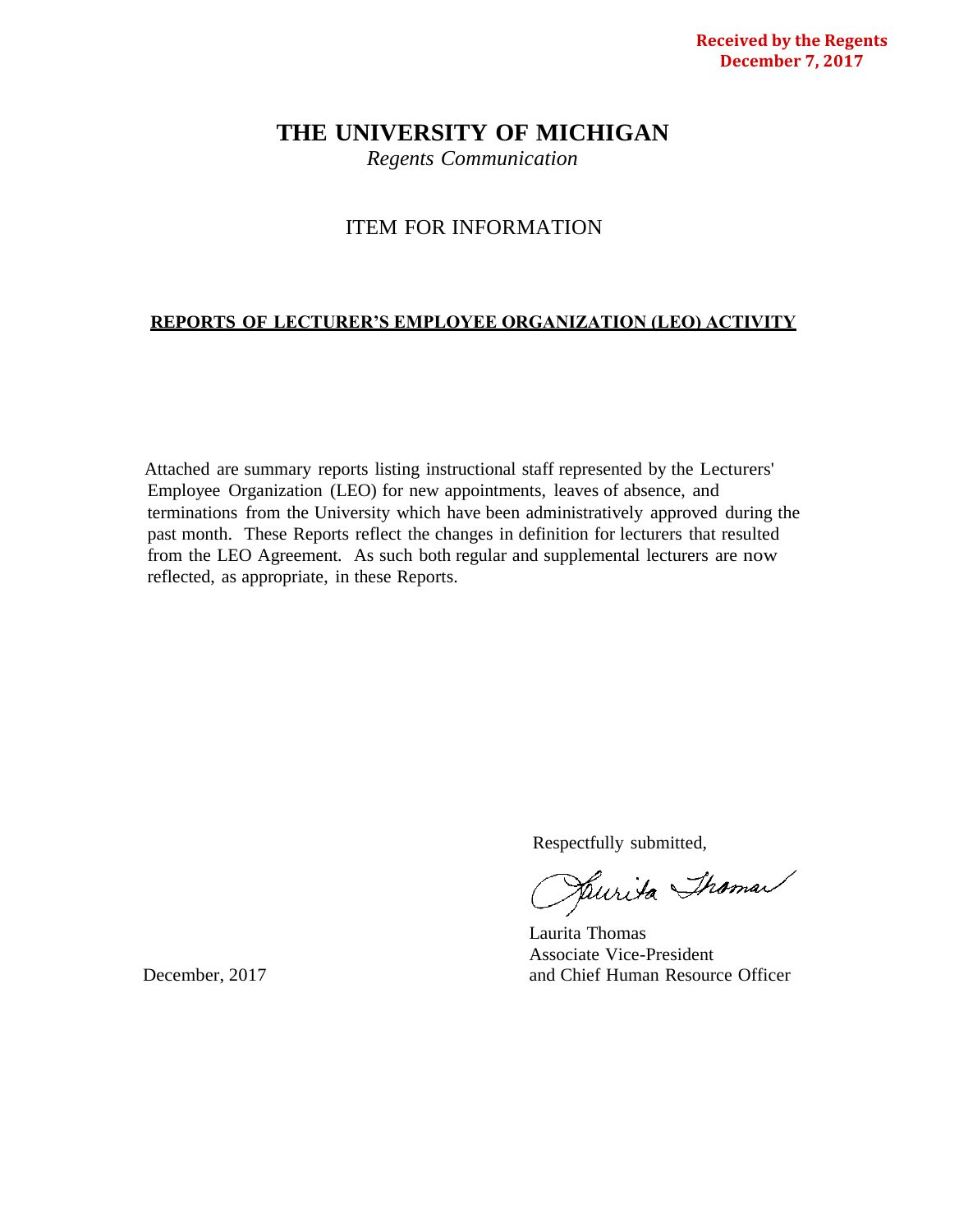# ADMINISTRATIVELY APPROVED NEW APPOINTMENTS OF INSTRUCTIONAL STAFF REPRESENTED BY THE LECTURERS' EMPLOYEE ORGANIZATION (LEO) December, 2017

# THE UNIVERSITY OF MICHIGAN – ANN ARBOR

# SCHOOL OF NURSING

Binguit, Wendy L., B.S. Lecturer I in Nursing, effective September 29, 2017 to December 31, 2017, from the Veterans Affairs Hospital, Ann Arbor, Michigan

#### GERALD R FORD SCHOOL OF PUBLIC POLICY

Smith, Conan M., M.A., Lecturer I in Public Policy, effective September 1, 2017 to December 31, 2017, from Adaptive Strategies, LLC. Ann Arbor, Michigan

# THE UNIVERSITY OF MICHIGAN – DEARBORN

# COLLEGE OF ARTS, SCIENCES AND LETTERS

#### Language, Culture and Communication

Shine, Daniel E., B.A., Lecturer I in Language, Culture and Communication, effective September 1, 2017 to December 31, 2017, from the University of Detroit Mercy, Detroit, Michigan

#### Natural Sciences

Al Alwan, Basem A., PH.D., Lecturer I in Chemistry, Department of Natural Sciences, effective September 1, 2017 to December 31, 2017, from the National Biofuels Energy Laboratory, Detroit, Michigan

Duff, Emily M., PH.D., Lecturer I in Biological Sciences, Department of Natural Sciences, effective September 1, 2017 to December 31, 2017, from Henry Ford College, Dearborn, Michigan

Paik, Amy S., PH.D., Lecturer I in Chemistry, Department of Natural Sciences, effective September 1, 2017 to December 31, 2017, from Henry Ford College, Dearborn, Michigan

Serri, Paul J., PH.D., Lecturer I in Physics, Department of Natural Sciences, effective September 1, 2017 to December 31, 2017, from Livonia Public Schools, Livonia, Michigan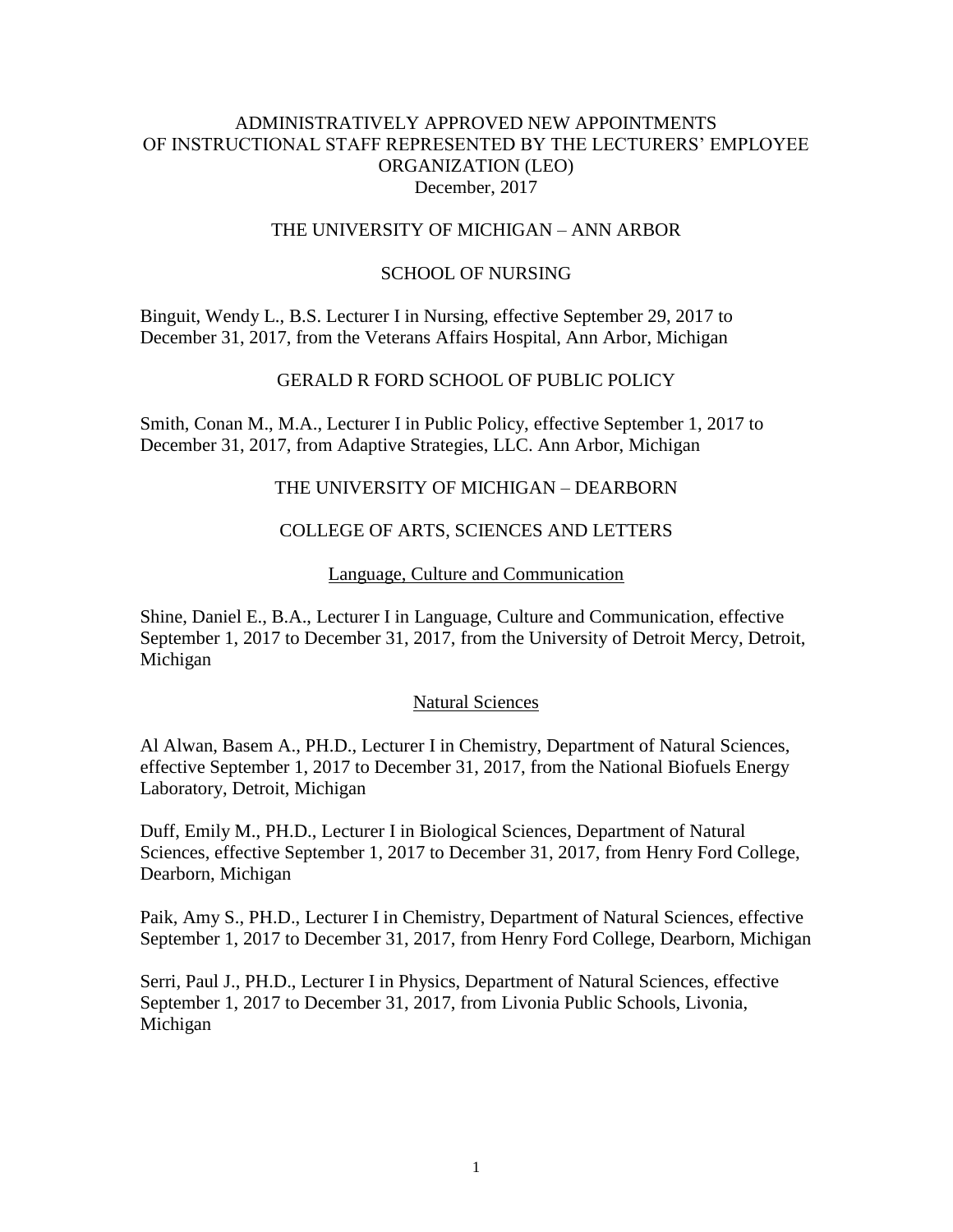# ADMINISTRATIVELY APPROVED NEW APPOINTMENTS OF INSTRUCTIONAL STAFF REPRESENTED BY THE LECTURERS' EMPLOYEE ORGANIZATION (LEO) December, 2017

# THE UNIVERSITY OF MICHIGAN – DEARBORN

# COLLEGE OF ARTS, SCIENCES AND LETTERS (continued)

## Natural Sciences (continued)

Wilson, Emily, R., M.A., Lecturer I in Biological Sciences, Department of Natural Sciences, effective September 1, 2017 to December 31, 2017, from GLM Education, Chicago, Illinois

# COLLEGE OF ENGINEERING AND COMPUTER SCIENCE

# Computer and Information Science

Almomani, Raed, PH.D., Lecturer I in Computer and Information Science, effective September 1, 2017 to December 31, 2017, from Fiat Chrysler Automobiles, Chelsea, Michigan

# THE UNIVERSITY OF MICHIGAN – FLINT

# COLLEGE OF ARTS AND SCIENCES

#### Chemistry and Biochemistry

Tarasev, Michael, PH.D., Lecturer I in Chemistry and Biochemistry, effective September 1, 2017 to December 31, 2017, from Blaze Medical Devices, Ann Arbor, Michigan

Music

Zagor, Genadi, PH.D., Lecturer I in Music, effective October 1, 2017 to December 31, 2017, from Michigan State University, East Lansing, Michigan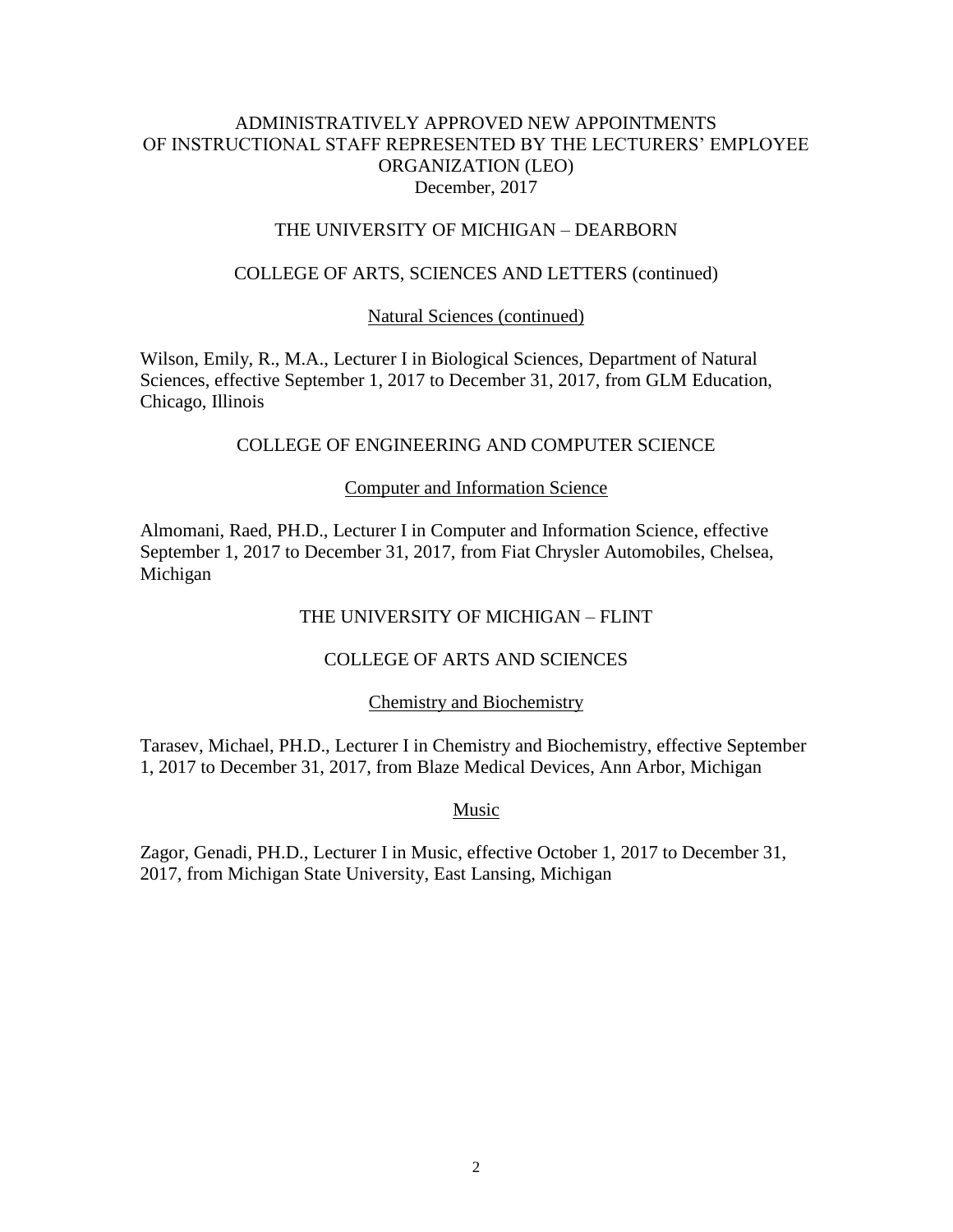# ADMINISTRATIVELY APPROVED LEAVES OF ABSENCE OF INSTRUCTIONAL STAFF REPRESENTED BY THE LECTURERS' EMPLOYEE ORGANIZATION (LEO) December, 2017

## THE UNIVERSITY OF MICHIGAN-DEARBORN

# COLLEGE OF ENGINEERING AND COMPUTER SCIENCE

# Electrical and Computer Engineering

Lahdhiri, Tarek, PH.D., Lecturer II in Electrical and Computer Engineering, on personal leave, effective September 1, 2017 to December 31, 2017.

# THE UNIVERSITY OF MICHIGAN-FLINT

# COLLEGE OF ARTS AND SCIENCES

#### Computer Science

McBride, Brian L., M.S., Lecturer III in Computer Science, on extended sick leave, effective September 27, 2017 to December 31, 2017.

#### Economics

Maitra, Shreemoyee, M.A., Lecturer I in Economics, on extended sick leave, effective September 26, 2017 to December 31, 2017.

#### Foreign Language

Farah, Gisele, M.L.S., Lecturer I in Foreign Language, on personal medical leave, effective September 25, 2017 to December 31, 2017.

### **Mathematics**

Panoff, Christine A., M.A., Lecturer II in Mathematics, on extended sick leave, effective September 25, 2017 to December 31, 2017.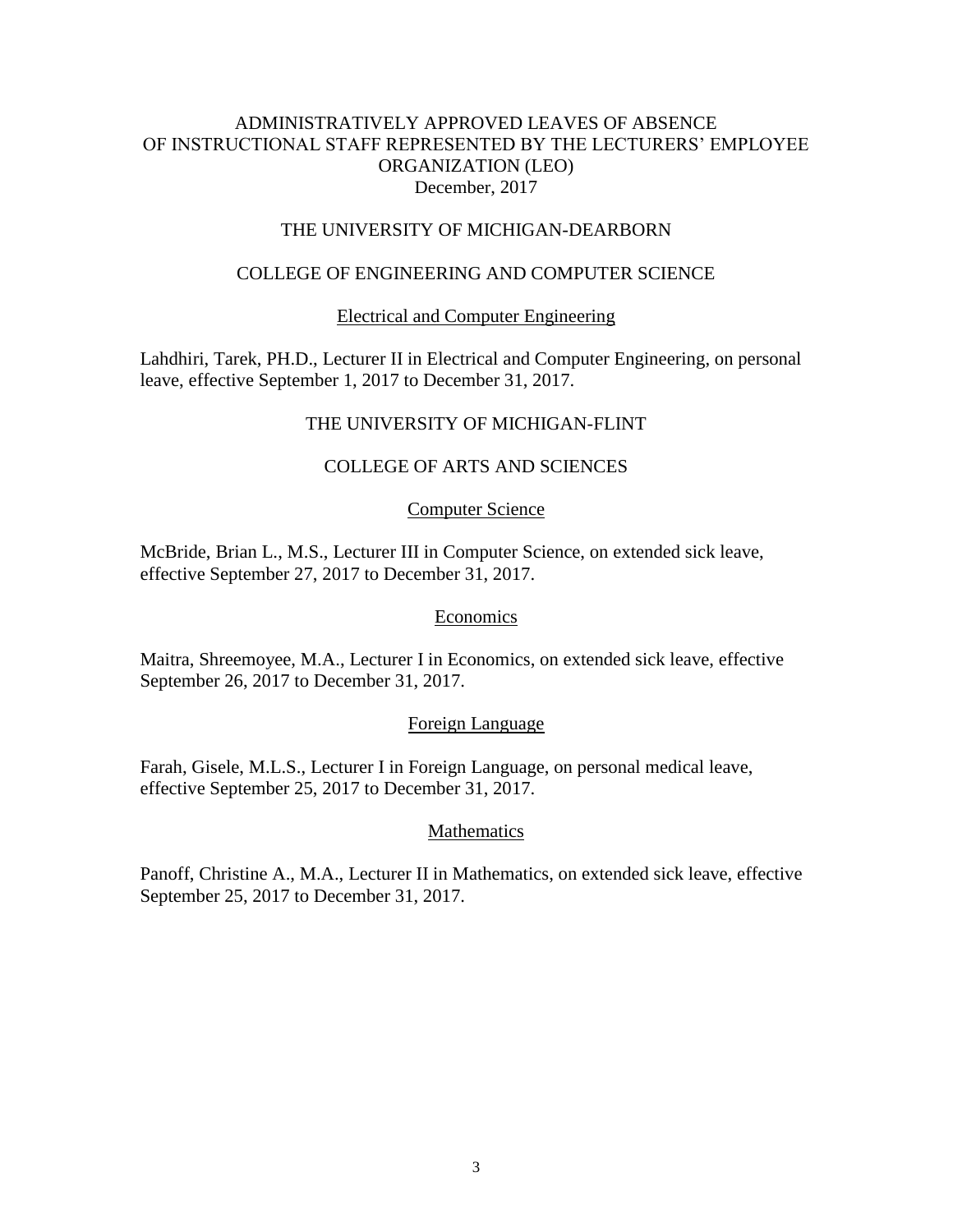# TERMINATIONS OF INSTRUCTIONAL STAFF REPRESENTED BY THE LECTURERS' EMPLOYEE ORGANIZATION (LEO) December, 2017

# THE UNIVERISTY OF MICHIGAN-ANN ARBOR

### STEPHEN M ROSS SCHOOL OF BUSINESS

Bird, Karen S., M.B.A., Lecturer I in Accounting, appointment completed after 29 years of service, effective April 30, 2017

# COLLEGE OF LITERATURE, SCIENCE, AND THE ARTS

# English Language and Literature

Bakopoulos, Natalie H., M.F.A., Lecturer II in English Language and Literature, appointment completed after 4 years of service, effective April 30, 2017

Oches, Matthew L., PH.D., Lecturer I in English Language and Literature, appointment completed after 3 years of service, effective August 31, 2016

# Near Eastern Studies

Kimchi, Rami N., M.A., Lecturer I in Near Eastern Studies, appointment completed after 2 months of service, effective August 31, 2017

# Psychology

Mueller, Savanna, B.A., Lecturer I in Psychology, appointment completed after 5 years of service, effective April 30, 2017

Porter, Daniel, J., B.A., Lecturer I in Psychology, resigned after 1 year of service to accept another position elsewhere, effective August 31, 2017

Singer, Bryan F., P.H.D., Lecturer I in Psychology, resigned after 4 years of service to accept another position at the Open University, Milton Keynes, United Kingdom, effective April 30, 2017

# MEDICAL SCHOOL

# Anatomical Science

Stein, Tamara A., M.A., Lecturer IV in Anatomical Science, appointment completed after 18 years of service, effective August 31, 2017